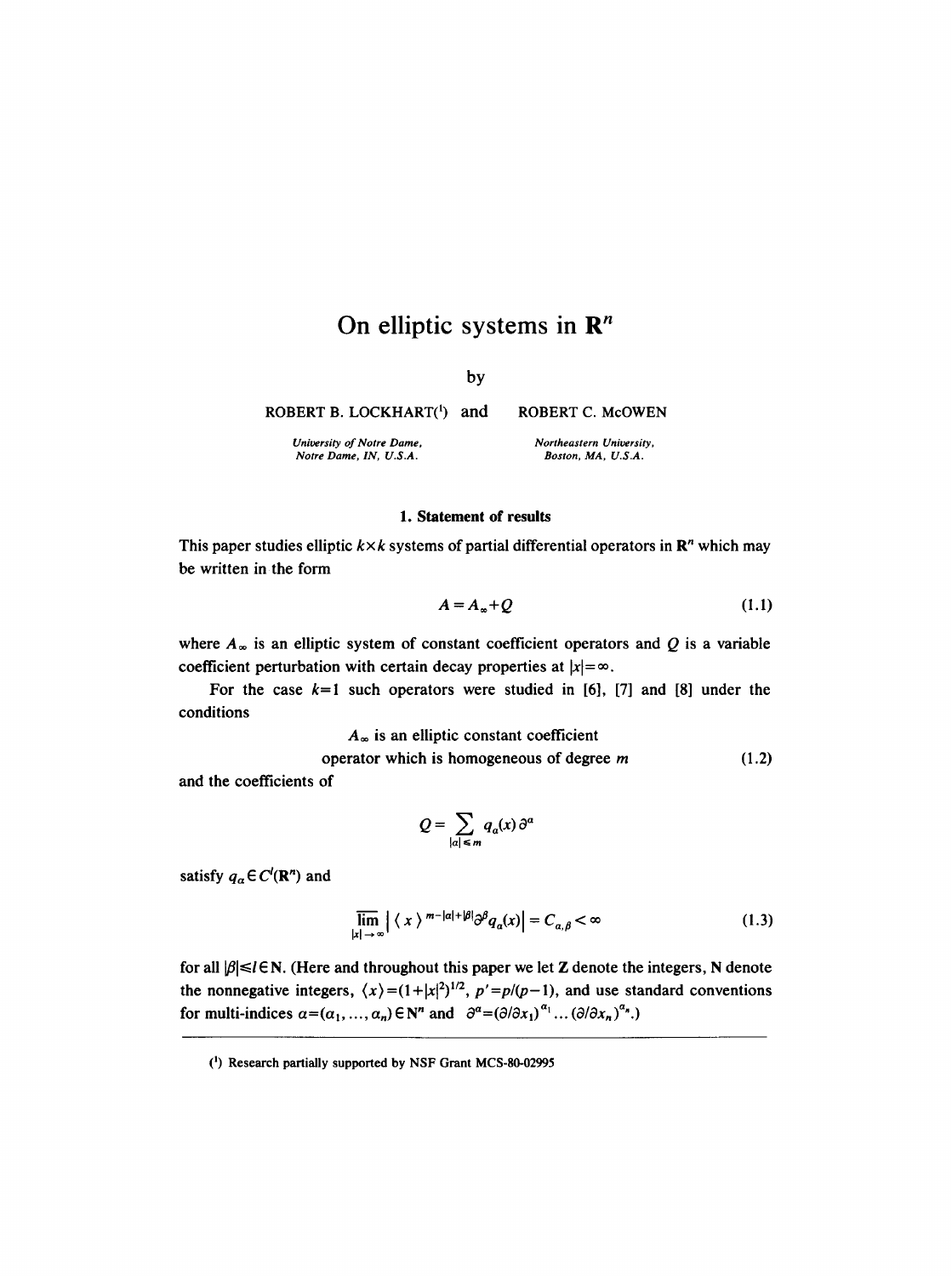Such operators are bounded on certain weighted Sobolev space defined as follows: for  $1 < p < \infty$ ,  $l \in \mathbb{N}$ , and  $\delta \in \mathbb{R}$  let  $W_{l,\delta}^p$  denote the closure of  $C_0^{\infty}(\mathbb{R}^n)$  in the norm

$$
||u||_{W_{l,\delta}^p} = \sum_{|\alpha| \leq l} || \langle x \rangle^{\delta + |\alpha|} \partial^{\alpha} u ||_{L^p}.
$$

(We should mention that these spaces were denoted  $M^{p}_{l,\delta}$  in [2], [3], [7], and [8], and  $H_{l,\delta}^{p}$  in [4] and [6].) Clearly (1.2) and (1.3) imply that

$$
A_{\infty}: W_{l+m,\delta}^p \to W_{l,\delta+m}^p \qquad \qquad (\dagger)_{\infty}
$$

$$
A: W^p_{l+m,\delta} \to W^p_{l,\delta+m} \tag{†}
$$

are bounded operators. In fact, if we let Poly  $(\delta)$  denote the space of polynomials in  $x_1, \ldots, x_n$  of degree  $\leq \delta$  and  $d_P(\delta)$  its dimension (note that Poly  $(\delta) = \{0\}$  if  $\delta \leq 0$ ) then the following theorems were proved in [6] and [8]:

THEOREM 1. If (1.2) holds then  $(t)_{\infty}$  is Fredholm if and only if

$$
-\delta - \frac{n}{p} \notin \mathbb{N} \quad \text{if } \delta \leq -\frac{n}{p}
$$
  
\n
$$
\delta + m - \frac{n}{p'} \notin \mathbb{N} \quad \text{if } \delta > -\frac{n}{p}.
$$
\n(1.4)

*Furthermore, the nullspace and cokernel of (f) consist of polynomials, and are of dimension* 

$$
d_p\left(-\delta - \frac{n}{p}\right) - d_p\left(-\delta - m - \frac{n}{p}\right) \tag{1.5}
$$

$$
d_P\left(\delta + m - \frac{n}{p'}\right) - d_P\left(\delta - \frac{n}{p'}\right) \tag{1.6}
$$

*respectively.* 

THEOREM 2. If (1.2) and (1.3) hold with  $C_{\alpha\beta}=0$  for all  $|\alpha| \leq m$  and  $|\beta| \leq l$ , then (†) is *Fredholm if and only if* (1.4) *holds, and the Fredholm index of (t) agrees with that of*  $(1)_{\infty}$ .

We should note that the formulae  $(1.5)$  and  $(1.6)$  do not appear explicitly in [6] or [8] but follow from an easy analysis similar to that of Section 3 of this paper. We also note that in both [6] and [8] it was assumed that  $q_\alpha \in C^\infty(\mathbb{R}_n)$  when  $|\alpha|=m$ , but this may be weakened by perturbation theory as in the proof of Theorem 4 below. For  $|a| < m$  the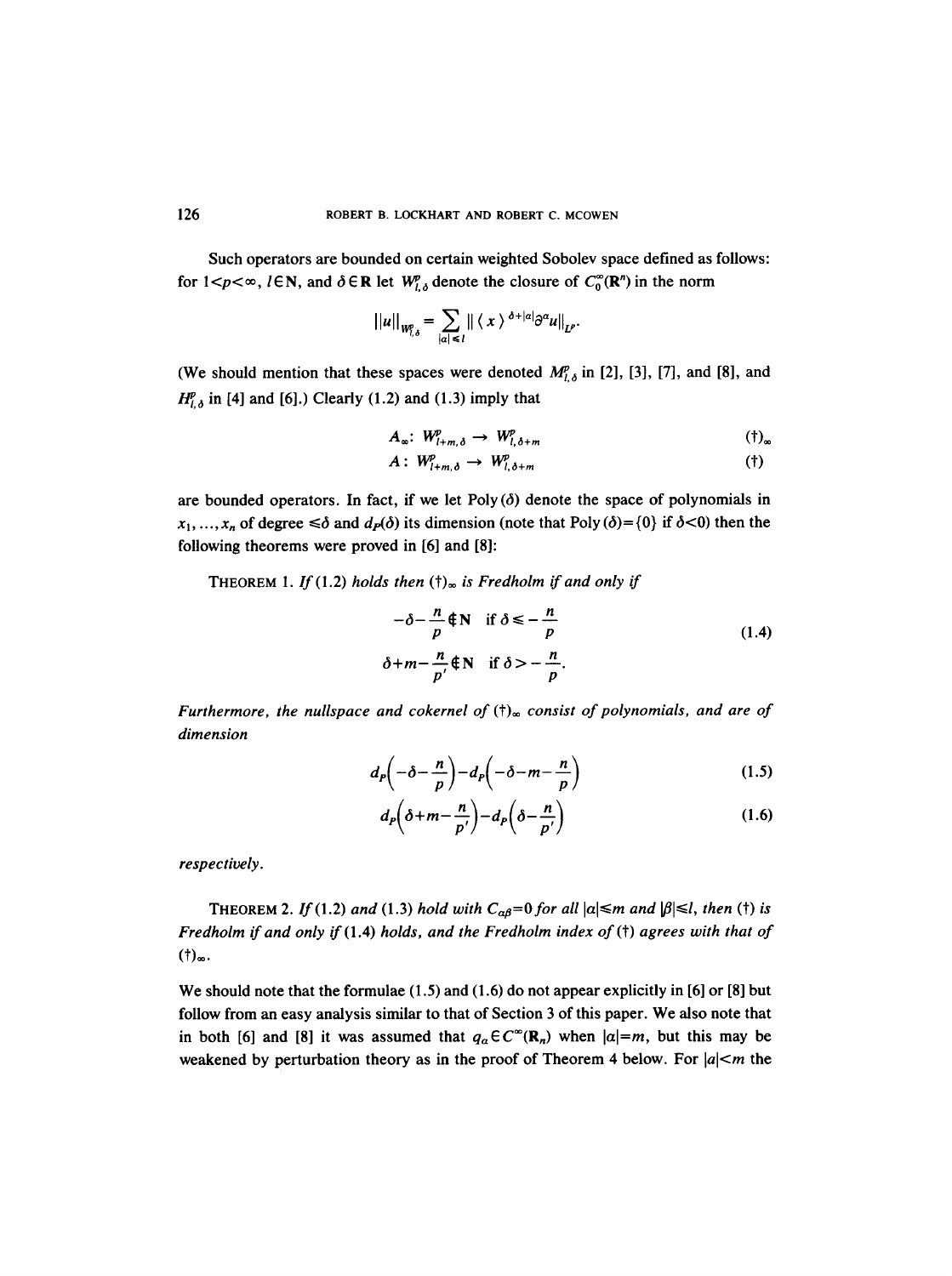hypothesis  $q_a \in \mathbb{C}^l$  may be weakened slightly to assume only bounded derivatives of order  $l$  satisfying (1.3), but we retain the above formulation for convenience. (More general coefficients are used in [4], but only for the special case  $p=2$ ,  $m, and$  $-n/p < \delta < -m+n/p'$ .)

Now suppose that (1.1) is a system  $A = (A_{ii})$  so  $Au$  has components

$$
(Au)_i = \sum_{j=1}^k A_{ij} u_j.
$$

We shall use the generalized notion of ellipticity provided by Douglis & Nirenberg [5]:

*Definition 1.* Two k-tuples,  $t=(t_1, ..., t_k)$  and  $s=(s_1, ..., s_k)$  of nonnegative integers form a *system of orders* for A if for each  $1 \le i$ ,  $j \le k$  we have order  $(A_{ij}) \le t_j - s_i$ . (If  $t_i - s_i < 0$  then  $A_{ij} = 0$ .) The (t, s)-principal part of A is obtained by replacing each  $A_{ij}$  by its terms which are exactly of order  $t_i - s_i$ , and the (t, *s*)-*principal symbol* of A is obtained by replacing each  $\partial$  in the (t, s)-principal part by the vector  $\xi \in S^{n-1}$ . We say A is *elliptic with respect to* (t, s) if the (t, s)-principal symbol of A has determinant bounded away from zero for  $x \in \mathbb{R}^n$  and  $\xi \in S^{n-1}$ .

We now must replace (1.2) with the condition

$$
A_{\infty}
$$
 is elliptic with respect to (t, s) and each operator  
\n $(A_{\infty})_{ij}$  is either zero or constant coefficient  
\nand homogeneous of degree  $t_j - s_i$ . (1.7)

Similarly we must replace (1.3) with  $b^{\ddot{y}}_{\alpha} \in C^{s}(\mathbb{R}^{n})$  and

$$
\overline{\lim}_{|x| \to \infty} |\langle x \rangle^{t_j - s_i - |\alpha| + |\beta|} \partial^{\beta} q_a^{ij}(x)| = C_{\alpha\beta}^{ij} < \infty
$$
\n(1.8)

for all  $|\beta| \leq s_i$  where

$$
Q_{ij}=\sum_{|\alpha|\leq t_j-s_i}q_\alpha^{ij}(x)\partial^\alpha.
$$

With these conditions we then have

$$
A_{\infty}: W_{t,\delta-t}^p \to W_{s,\delta-s}^p \tag{11}_{\infty}
$$

$$
A: W^p_{t, \delta - t} \to W^p_{s, \delta - s} \tag{†}
$$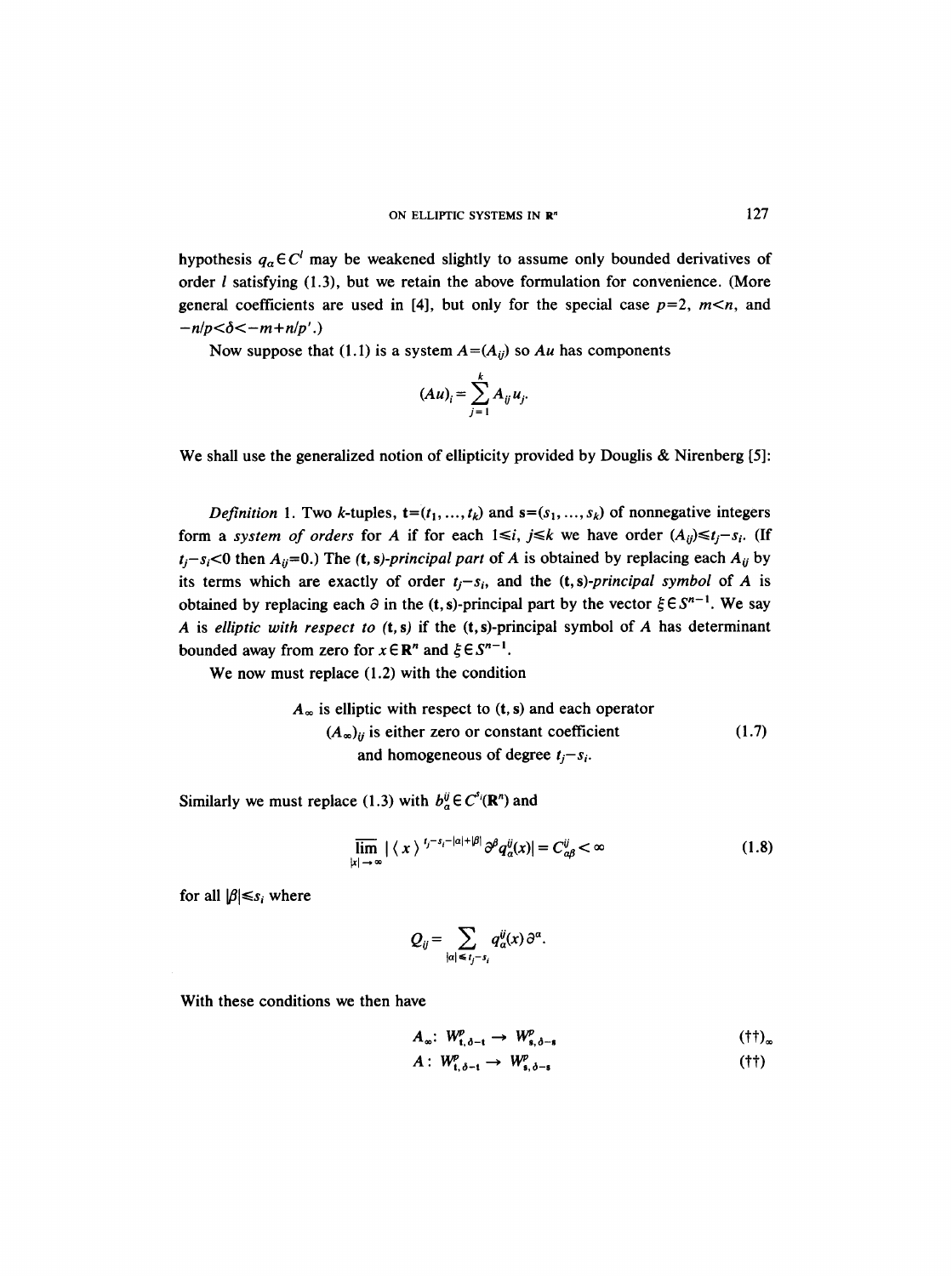are bounded operators where we have defined

$$
W_{t,\delta-t}^p = \prod_{j=1}^k W_{t_j,\delta-t_j}^p
$$

and  $W_{s,\delta-s}^p$  similarly. The purpose of this paper is to prove the following generalizations of Theorems 1 and 2:

THEOREM 3. If (1.7) holds then  $(\dagger)_{\infty}$  is Fredholm if and only if  $\delta$  satisfies

$$
-\delta + t_j - \frac{n}{p} \notin \mathbb{N} \quad \text{if } \delta - t_j \leq -\frac{n}{p}
$$
  

$$
\delta - s_j - \frac{n}{p'} \notin \mathbb{N} \quad \text{if } \delta - t_j > -\frac{n}{p}
$$
 (1.9)

*for every j*=1,..., *k.* In fact,  $(\dagger \dagger)_{\infty}$  is injective if  $\delta - t_i$ >-n/p for all j, and has dense *range if*  $\delta - s_j$ <*n*|p' for all j. In general, the nullspace and cokernel of ( $\dagger\dagger$ )<sub>∞</sub> consist of *polynomials and are of dimension* 

$$
\sum_{j=1}^{k} d_{p} \left( -\delta + t_{j} - \frac{n}{p} \right) - d_{p} \left( -\delta + s_{j} - \frac{n}{p} \right) \tag{1.10}
$$

$$
\sum_{j=1}^{k} d_{p} \left( \delta - s_{j} - \frac{n}{p'} \right) - d_{p} \left( \delta - t_{j} - \frac{n}{p'} \right) \tag{1.11}
$$

*respectively.* 

THEOREM 4. If (1.7) and (1.8) hold with  $C_{\alpha\beta}^{ij}=0$  for all  $|\alpha| \leq t_j - s_i$ ,  $|\beta| \leq s_i$ , and i, j=l *..... k, then (tt) is Fredholm if and only* if (1.9) *holds, and the Fredholm index of*  ( $\uparrow\uparrow$ ) *then agrees with that of* ( $\uparrow\uparrow$ )<sub>∞</sub>.

As an immediate corollary we obtain the following generalization of the results in [9] on the nullspaces of systems which are "classically elliptic"  $(t_j=1+m, s_j=l)$ .

COROLLARY 5. *Under the hypotheses of Theorem 4, the nullspace of* 

 $A: H_t^p \to H_s^p$ 

*is finite dimensional, where*  $H_{\mathfrak{t}}^p = \prod_{j=1}^k H_{t_j}^p$ ,  $H_{t_j}^p$  denoting the classical  $L^p$ -Sobolev space of *order*  $t_j$  *in*  $\mathbb{R}^n$ *.*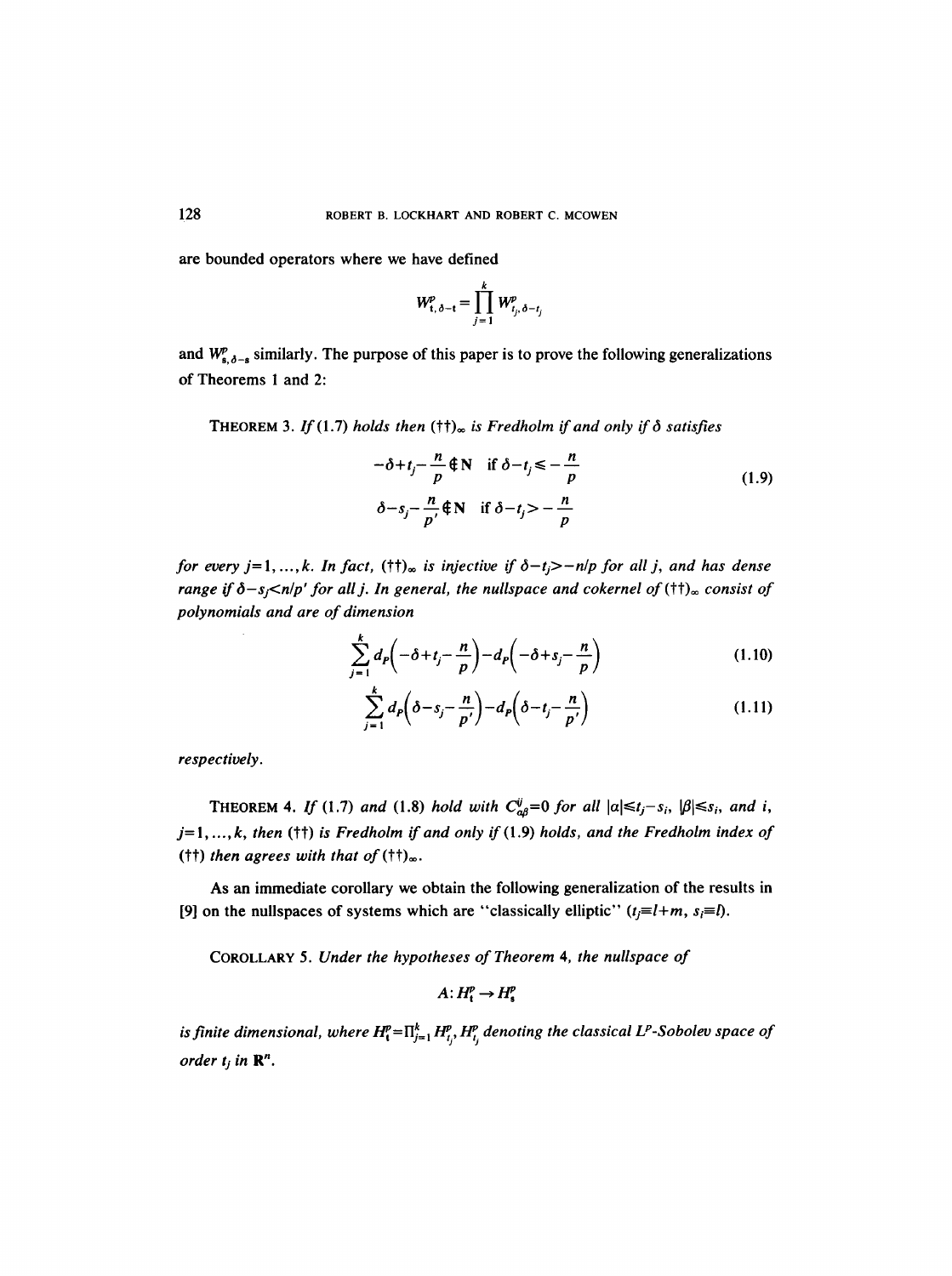#### ON ELLIPTIC SYSTEMS IN R"

#### **2. Lemmas on convolution operators**

We consider functions  $E_m(x)$  of the form

$$
E_0(x) = \Omega(x) |x|^{-n}
$$
  
\n
$$
E_m(x) = \Gamma_0(x) + \Gamma_1(x) \log |x|, \quad m \ge 1
$$
\n(2.1)

where  $\Omega$ ,  $\Gamma_0$ , and  $\Gamma_1$  are all in  $C^{\infty}(\mathbb{R}^n \setminus \{0\})$ ;  $\Omega$  is homogeneous of degree 0 and has mean value 0 on the unit sphere;  $\Gamma_0$  is homogeneous of degree  $m-n$ ; and  $\Gamma_1$  is a homogeneous polynomial of degree  $m-n$  if n is even and  $m-n\geq 0$ , otherwise  $\Gamma_1=0$ . Let T be the convolution operator defined by

$$
Tu = E_m \star u
$$

The following lemma is a special case of Theorem 2.11 in [6]. (We should note here that there is a gap in the proof of that theorem; namely, it does not include the case  $\beta$ >-n/p and  $\beta$ +m-n/p  $\epsilon$ **Z**\N. However, this gap can be filled with an easy application of standard interpolation theorems, and so the theorem is true as stated.)

LEMMA 2.1. *If*  $l \in \mathbb{N}$  and  $\delta \in \mathbb{R}$  satisfies  $m - n/p < \delta < n/p'$ , then

$$
T: W^{p}_{l,\delta} \to W^{p}_{l+m,\delta-m}
$$

*is bounded.* 

We shall also require the following generalization.

LEMMA 2.2. For  $\alpha \in \mathbb{N}^n$ ,  $l \in \mathbb{N}$ , and  $\gamma \in \mathbb{R}$  let  $r=m-|\alpha|$  and suppose (i)  $|\alpha|>0$ , (ii)  $l+r\geq 0$ , and (iii)  $r-n/p < \gamma < n/p'$ . Then

$$
\partial^a T: W^p_{l,\gamma} \to W^p_{l+r,\gamma-r}
$$

*is bounded.* 

*Proof.* If  $r \ge 0$  then  $\partial^a T u = E'_r * u$  where  $E'_r = \partial^a E_m$  is of the form (2.1), so Lemma 2.1 may be applied. If  $r < 0$  write  $\partial^{\alpha}T = \partial^{r_1}\partial^{\beta}T\partial^{r_2}$  where  $\tau_i \in \mathbb{N}^n$  satisfy  $|\tau_1| + |\tau_2| = -r$  and  $-n/p < \gamma + |\tau_2| < n/p'$ . Then  $|\beta|=m$  and by the  $r=0$  case,  $\partial^{\beta} T: W^p_{1-|\tau_2|, \gamma+|\tau_2|} \to W^p_{1-|\tau_2|, \gamma+|\tau_2|}$  is bounded, so obviously  $\partial^{r_1} \partial^{\beta} T \partial^{r_2}$ :  $W_{l,r}^p \rightarrow W_{l+r,r-r}^p$  is bounded.

<sup>9-838282</sup> *Acta Mathematica* 150. Imprim6 le 30 Juin 1983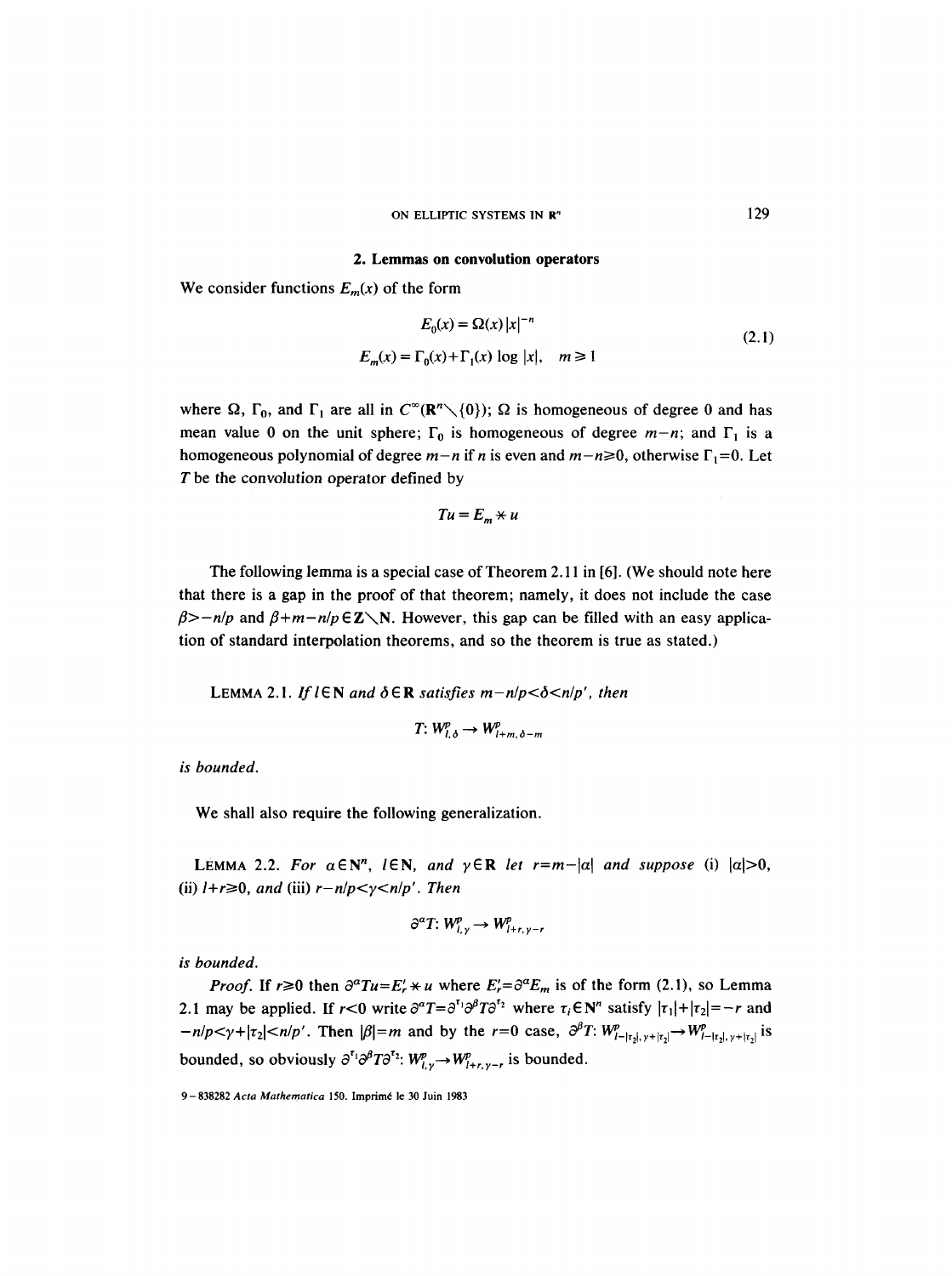### **3. Proof of Theorem 3.**

Let  $m=\sum_{i=1}^k t_i - s_i$  and  $\tilde{A}_{\infty}$  = det  $(A_{\infty})$  which is an elliptic constant coefficient differential operator, homogenous of degree m. Let  ${}^{co}A_{\infty}$  be the matrix formed by the cofactors of  $A_{\infty}$  so that

$$
^{co}A_{\infty}\cdot A_{\infty}=A_{\infty}\cdot {^{co}A_{\infty}}=\tilde{A}_{\infty}I
$$

where I is the identity matrix. Note that  $({}^{\circ}\text{A}_{\infty})_{ji}$  is either zero or homogeneous of order  $m-t_i+s_j$ .

Now if  $u=(u_1, ..., u_k)$  is in the nullspace of (tt)<sub>∞</sub> then  $\tilde{A}_{\infty}Iu = {}^{c_0}A_{\infty}A_{\infty}u = 0$  so  $\tilde{A}_{\infty}u_j=0$  for each j. Since  $W_{t_0,\delta-t}^p\subset\mathcal{S}'$  the space of "tempered distributions," the Schwartz theory of distributions implies that  $u_i$  is a polynomial which must be of degree  $\langle -\delta + t_j - n/p \rangle$  in order to be in  $W^p_{t_i, \delta - t_i}$ . Hence the nullspace of (tt)<sub>∞</sub> is contained in

$$
\prod_{j=1}^k \text{Poly}\left(-\delta + t_j - \frac{n}{p}\right)
$$

and so is finite dimensional. In particular, if  $\delta - t \ge -n/p$  for all j then ( $\dagger \dagger$ )<sub>∞</sub> is injective.

Similarly, the dual map to  $(\dagger\dagger)_{\infty}$  is

$$
A_{\infty}^* \colon W_{-s,-\delta+s}^{p} \to W_{-t,-\delta+t}^{p'} \tag{†\dagger\mathcal{L}}.
$$

where  $W_{-s,-\delta+s}^{p'}$  and  $W_{-t,-\delta+t}^{p'}$  denote the dual spaces of  $W_{s,\delta-s}^{p}$  and  $W_{t,\delta-t}^{p}$  respectively, and  $A_{\infty}^{*}$  is a system of operators satisfying (1.7) for some system of orders ( $t^{*}$ ,  $s^{*}$ ). By duality,  $W^{\rho'}_{-s_{i},-\delta+s_{i}} \subset \mathcal{S}$ . Thus the argument above shows that if  $u=(u_1, ..., u_k)$  is in the nullspace of ( $\uparrow\uparrow\uparrow$ )<sup>\*</sup> then each  $u_j$  is a polynomial of degree  $\langle \delta - s_i - n/p' \rangle$ . Hence the nullspace of  $(\dagger \dagger)$ <sup>\*</sup> is contained in

$$
\prod_{j=1}^k \text{Poly}\left(\delta - s_i - \frac{n}{p'}\right)
$$

and so ( $\uparrow\uparrow$ )<sub>∞</sub> has dense range if  $\delta - s_j < n/p'$  for all j.

Now to show ( $\{\dagger\}$ <sub>∞</sub> has closed range we may assume that the  $t_j$  and  $s_i$  are arranged so that  $s_1 \leq \ldots \leq s_k$  and  $t_1 \leq \ldots \leq t_k$ . Ellipticity of  $A_{\infty}$  then implies  $t_j \geq s_j$  for every j. Hence we find that

$$
m + s_j \ge t_j \text{ for all } j. \tag{3.1}
$$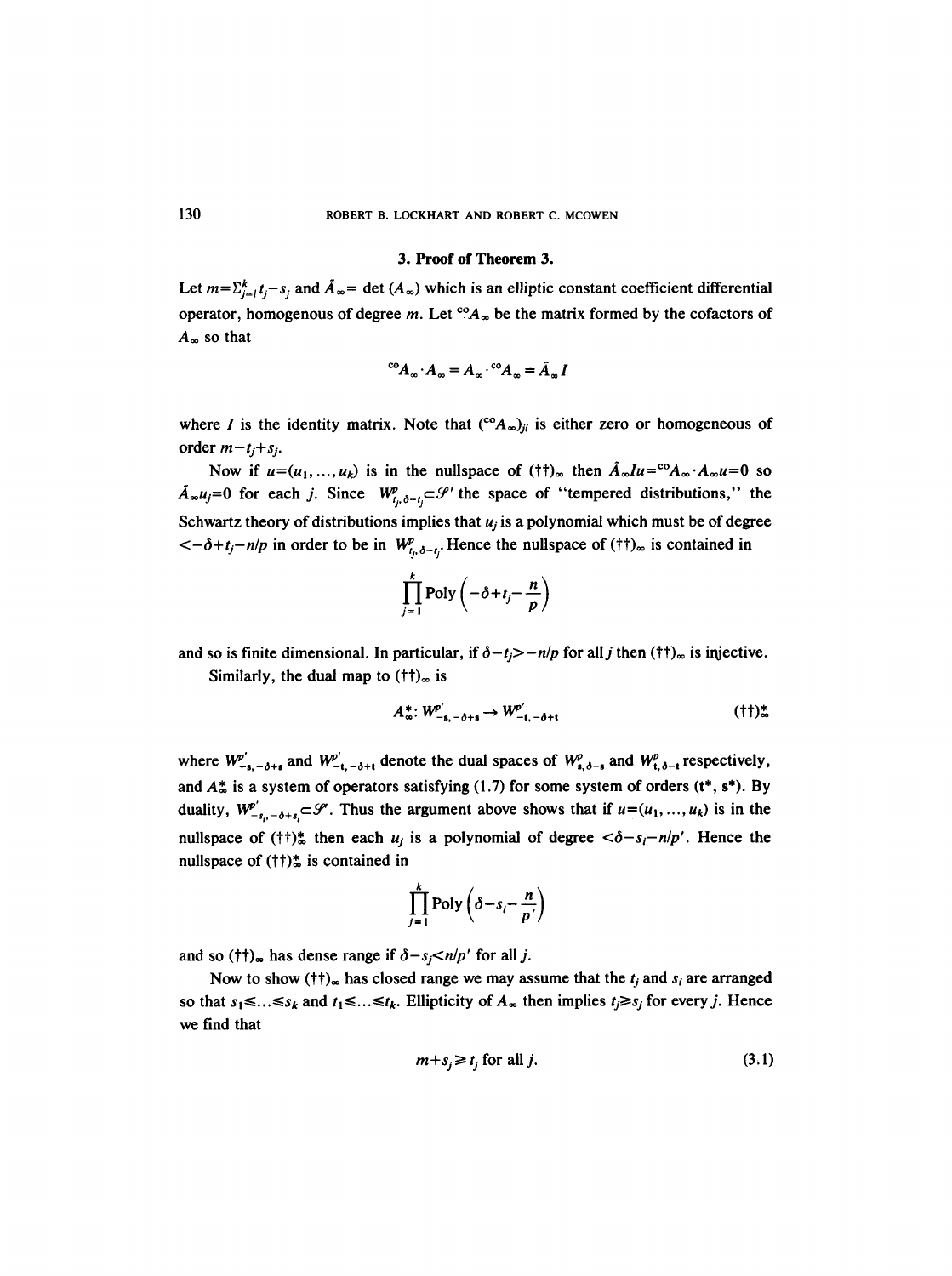We first control the range of  $(\dagger\dagger)_{\infty}$  in the case of

$$
-\delta + s_i + m - \frac{n}{p} \notin \mathbb{N} \quad \text{if } \delta - s_i - m \leq -\frac{n}{p}
$$
  

$$
\delta - s_i - \frac{n}{p} \notin \mathbb{N} \quad \text{if } \delta - s_i - m > -\frac{n}{p}.
$$
 (3.2)

By Theorem 1

$$
\tilde{A}_{\infty}: W_{s_i+m,\delta-s_i-m}^p \to W_{s_i,\delta-s_i}^p \tag{3.3}
$$

is Fredholm if and only if (3.2) holds, so let us fix  $\delta$  satisfying (3.2) for all *i*. Let  $T_i$  be a Fredholm inverse for (3.3), and T the diagonal matrix with entries  $T_i$ . Then  $A_{\infty} \cdot {}^{\circ}A_{\infty} \cdot T=$  $\tilde{A}_{\infty}I \cdot T=I+P$  where P is a projection of  $W_{s,\delta-s}^p$  onto a complement of the range of  $\tilde{A}_{\infty}I$ in  $W_{s,\delta-s}^p$ . Hence the range of  $(\dagger\dagger)_{\infty}$  is closed and we have proven

## LEMMA 3.1. If  $\delta$  satisfies (3.2) for all *i*, then  $(\dagger\dagger)_{\infty}$  is Fredholm.

In comparing (3.2) with (1.9), note that if for some j we have  $\delta - t_i \le -n/p$  and  $-\delta + t_i - n/p \notin N$ , then  $-\delta + t_i - n/p$  cannot be an integer so (3.2) will be satisfied for *all* i. Similarly, the first line of  $(3.2)$  holding for some *i* implies  $(1.9)$  for all *j*. On the other hand, if  $\delta - s_i - m$  > -n/p and  $\delta - s_i - n/p' \notin N$ , then by (3.1) we have  $\delta - t_i$  > -n/p so we have proved

# LEMMA 3.2. If  $\delta$  satisfies (3.2) for all i, then it satisfies (1.9) for all j.

By the above remarks,  $\delta$  can satisfy (1.9) for all *j* but *not* (3.2) only if for *all j* 

$$
\delta - t_j > -\frac{n}{p} \text{ and } \delta - s_j - \frac{n}{p'} \notin \mathbb{N}
$$
 (3.4)

and for *some i* 

$$
\delta - s_i - m \leq -\frac{n}{p} \text{ and } -\delta + s_i - m - \frac{n}{p} \in \mathbb{N}
$$
 (3.5)

But (3.4) and (3.5) imply  $\delta - s_i - n/p' \in \mathbb{Z} \setminus \mathbb{N}$  and in particular

$$
\delta - s_j < \frac{n}{p'}\tag{3.6}
$$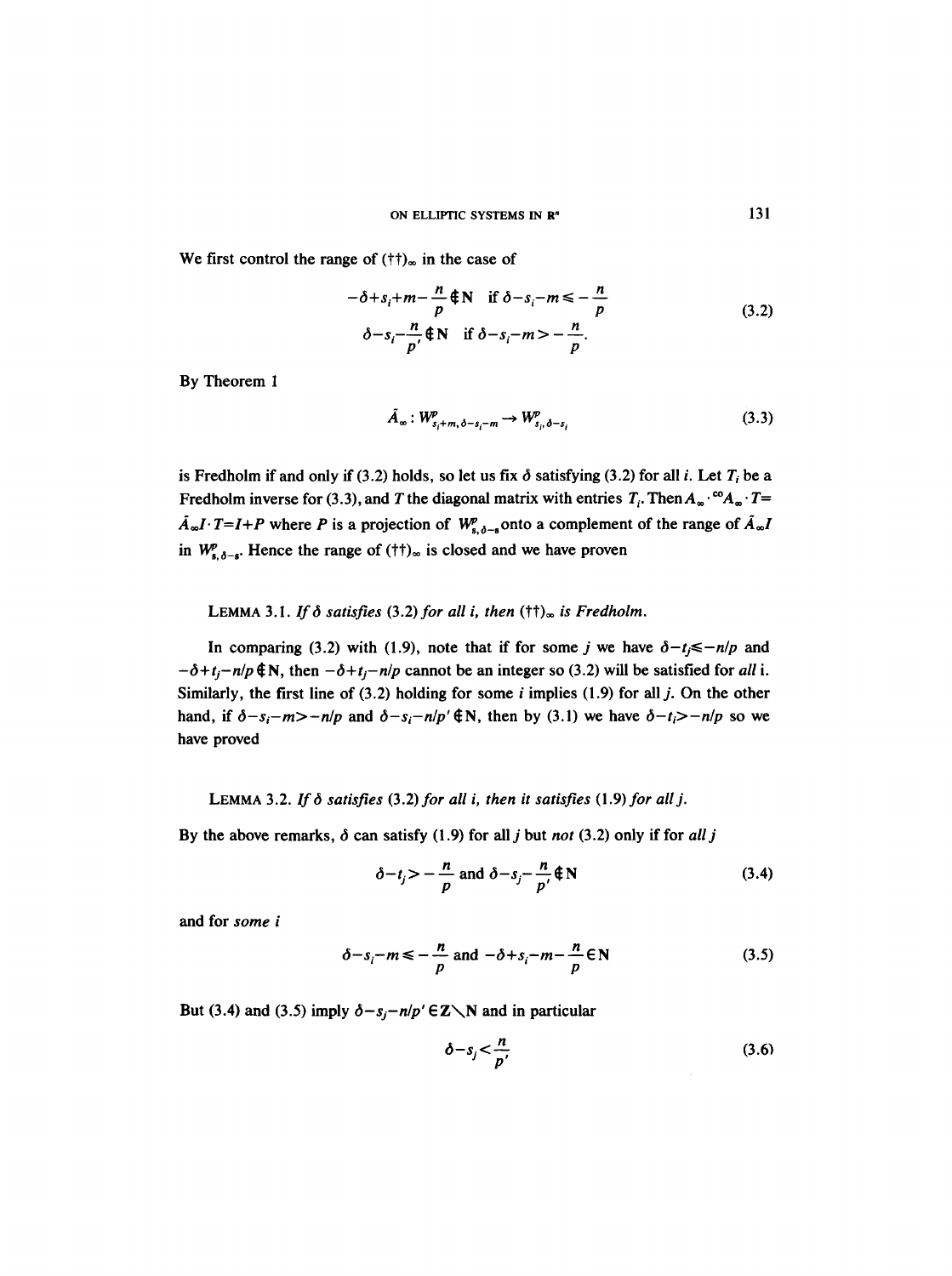for all *j*. By monotonicity of the  $s_i$  we can find  $i_0$  such that (3.5) holds for all  $i \geq i_0$ . In fact, together with (3.4) we find

$$
t_j < s_i + m \text{ for all } i \ge i_0 \text{ and all } j
$$
\n
$$
\delta - s_i - m > -\frac{n}{p} \text{ for all } i < i_0. \tag{3.7}
$$

Now let  $Tu = E_m \times u$  where  $E_m$  is the fundamental solution of  $\tilde{A}_{\infty}$  of the form (2.1). The operator <sup>co</sup> $A_{\infty}$ . *TI* is then a fundamental solution for  $A_{\infty}$ . In fact, we claim that <sup>co</sup> $A_{\infty}$ . *TI* is the inverse for (*i*)<sub> $\infty$ </sub> when  $\delta$  satisfies (3.4) and (3.5). We need only show that for every  $i$  and  $j$ 

$$
({}^{\mathrm{co}}A_{\infty})_{ji}T:W_{s_i,\delta-s_i}^p\to W_{t_i,\delta-t_i}^p\tag{3.8}
$$

is bounded. If  $i < i_0$  then (3.6) and (3.7) imply  $m-n/p < \delta - s_i < n/p'$ , so by Lemma 2.1 *T:*  $W_{s_i,\delta-s_i}^p \rightarrow W_{s_i+m,\delta-s_i-m}^p$  is bounded which obviously implies that (3.8) is bounded. On the other hand if  $i \ge i_0$  then  $|\alpha|=m-t_i+s_i$ ,  $l=s_i$ , and  $\gamma=\delta-s_i$  satisfy the hypotheses of Lemma 2.2, so (3.8) is bounded. Thus we have proved

LEMMA 3.3. If  $\delta$  satisfies (1.9) for all j but not (3.2) for some *i*, then  $(\dagger\dagger)_{\infty}$  is an *isomorphism.* 

We conclude, therefore, that (1.9) is sufficient for  $(\dagger\dagger)_{\infty}$  to be Fredholm.

Next we suppose  $\delta$  satisfies (1.9) and compute the nullity of ( $\uparrow\uparrow$ )<sub>∞</sub>. Note that

$$
A_{\infty} : \prod_{j=1}^{k} \text{Poly}\left(-\delta + t_{j} - \frac{n}{p}\right) \to \prod_{i=1}^{k} \text{Poly}\left(-\delta + s_{i} - \frac{n}{p}\right). \tag{3.9}
$$

We claim that (3.9) is surjective. Indeed, if  $v = (v_1, ..., v_k) \in \prod_{i=1}^k \text{Poly}(-\delta + s_i - n/p)$  then v is in the range of (t)<sub>∞</sub> if and only if  $\sum_{i=1}^{k} \int w_i v_i dx=0$  for all  $w=(w_1, ..., w_k)$  in the nullspace of ( $\uparrow\uparrow$ )\*. If  $v_i\uparrow 0$  then  $\delta - s_i \langle -n/p$ , so Poly  $(\delta - s_i - n/p') = \{0\}$  implying  $w_i = 0$ . Thus we can always solve  $A_{\infty}u=v$  for  $u \in W_{t,\delta-t}^p$ . For  $\alpha \in \mathbb{N}^n$  with each  $\alpha_j$  sufficiently large,  $(\partial^{\alpha} I) \cdot A_{\infty} u = (\partial^{\alpha} I) v = 0$  so u is a polynomial. Thus  $u \in \prod_{i=1}^{k}$  Poly  $(-\delta + t_i - n/p)$  proving that (3.9) is surjective. Since we have already observed that the nullspace of  $(t<sup>†</sup>)_{\infty}$ is contained in  $\prod_{i=1}^{k}$  Poly  $(-\delta+t_{i}-n/p)$  this proves (1.10).

Similarly, we derive (1.11) from the surjectivity of

$$
A_{\infty}^{*}:\prod_{i=1}^{k}\text{Poly}\left(\delta-s_{i}-\frac{n}{p'}\right)\to \prod_{j=1}^{k}\text{Poly}\left(\delta-t_{j}-\frac{n}{p'}\right).
$$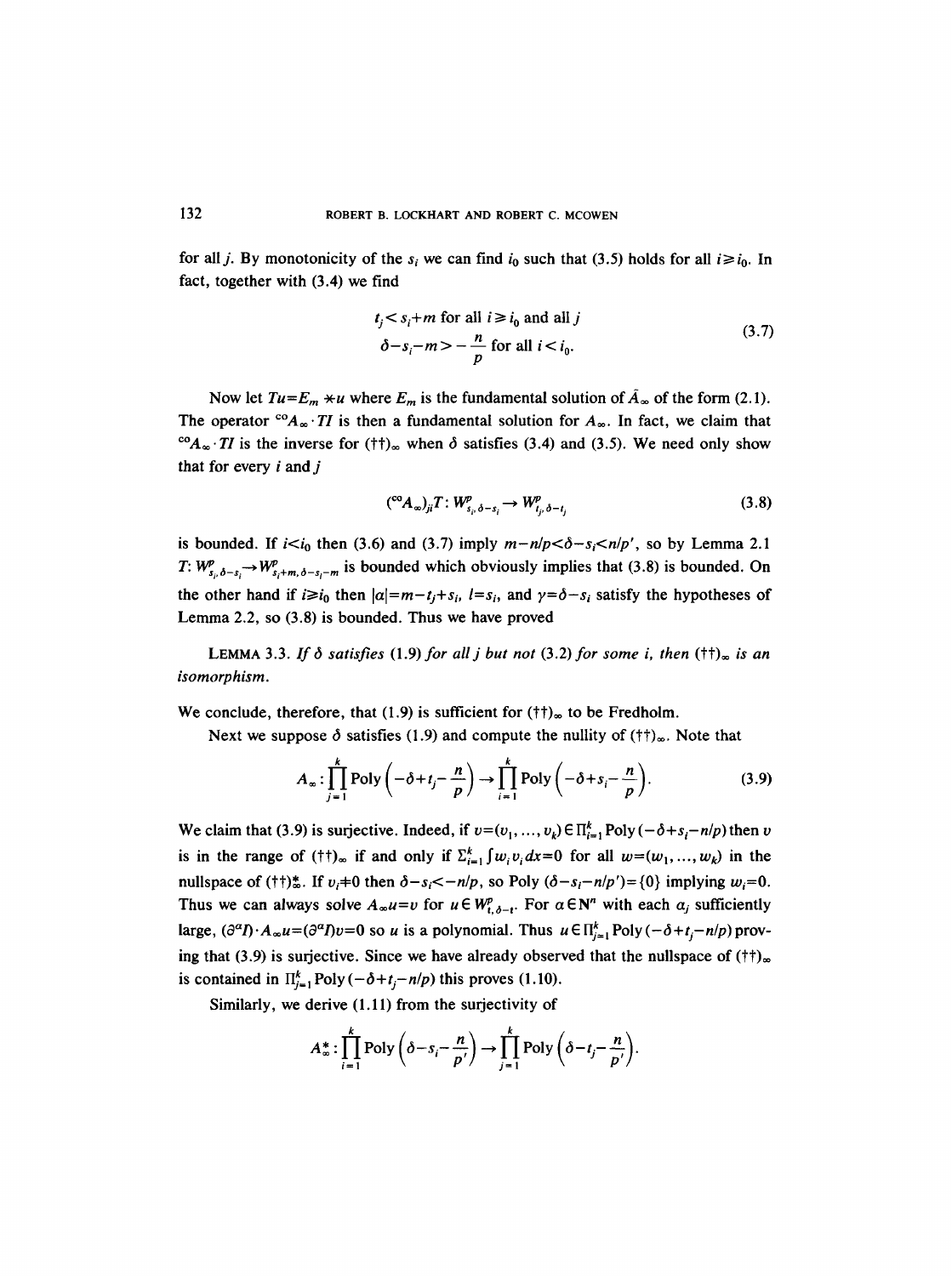To show that (1.9) is necessary for  $(\dagger\dagger)_{\infty}$  to be Fredholm, suppose that for some j we have  $-\delta + t_j - n/p \in \mathbb{N}$  or  $\delta - s_j - n/p' \in \mathbb{N}$ . Consider the one-parameter family of operators

$$
A_{\infty}(t) = \langle x \rangle^{\tau} A_{\infty} \langle x \rangle^{-\tau} : W_{t, \delta - t}^{p} \to W_{s, \delta - s}^{p}
$$
 (3.10)

defined for  $-\varepsilon \leq \tau \leq \varepsilon$  where  $0 \leq \varepsilon \leq 1$ . Since  $u \rightarrow \langle x \rangle^{\sigma} u$  is an isomorphism of  $W^p_{l,\delta+\sigma}$  onto  $W^p_{l,\delta}$  we conclude that (3.10) is Fredholm if and only if

$$
A_{\infty}: W^p_{t,\delta+\tau-t} \to W^p_{s,\delta+\tau-s}
$$
\n
$$
(3.11)
$$

is Fredholm, and the index of (3.10) equals that of (3.11). We have seen that  $A_{\infty}(r)$  is Fredholm for  $\tau$ +0, and by (1.10) and (1.11) index  $[A_{\infty}(\varepsilon)] <$  index  $[A_{\infty}(-\varepsilon)]$ . Hence  $A_{\infty}(0)$  cannot be Fredholm, as to be shown.

## **4. Proof of Theorem 4.**

First note that (1.8) with  $C_{\alpha\beta}^{ij} = 0$  implies

$$
\sum_{|\alpha| < t_j - s_i} q^{\ddot{y}}_{\alpha}(x) \, \partial^{\alpha} : W^p_{t_j, \delta - t_j} \to W^p_{s_i, \delta - s_i}
$$

is compact by Theorem 5.2 of [6] or Lemma 4.1 of [8]. Therefore we may assume

$$
Q_{ij} = \sum_{|\alpha| = t_j - s_i} q_{\alpha}^{ij}(x) \partial^{\alpha}.
$$

Now let  $\varphi \in C_0^{\infty}(\mathbb{R}^n)$  satisfy  $\varphi(x)=1$  for  $|x| \le 1$  and  $\varphi(x)=0$  for  $|x| \ge 2$ , and define  $\varphi_R(x) = \varphi(x/R)$  for R>1. From (1.8) with  $C_{\alpha\beta}^i = 0$  we can find R>1 such that for every *i,j* and  $|\beta| \leq s_i$  and  $|\alpha| = t_j - s_i$ 

$$
\left| \langle x \rangle^{\beta} \partial^{\beta} q_{\alpha}^{ij}(x) \right| < \varepsilon
$$

whenever  $|x|>R$ . Thus there is a constant C which depends only on  $\varphi$ ,  $s_i$ , and *n* for which

$$
\left| \langle x \rangle^{\beta} \partial^{\beta} \big( (1 - \varphi_R(x)) q_\alpha^{\theta}(x) \big) \right| < C \cdot \varepsilon
$$

holds for all  $x \in \mathbb{R}^n$ ,  $|\beta| \leq s_i$ ,  $|\alpha| = t_j - s_i$ , and all *i, j.* Hence by choosing R sufficiently large, the norm of

$$
(1 - \varphi_R) Q = (1 - \varphi_R) I \cdot Q : W_{t, \delta - t}^p \to W_{s, \delta - s}^p
$$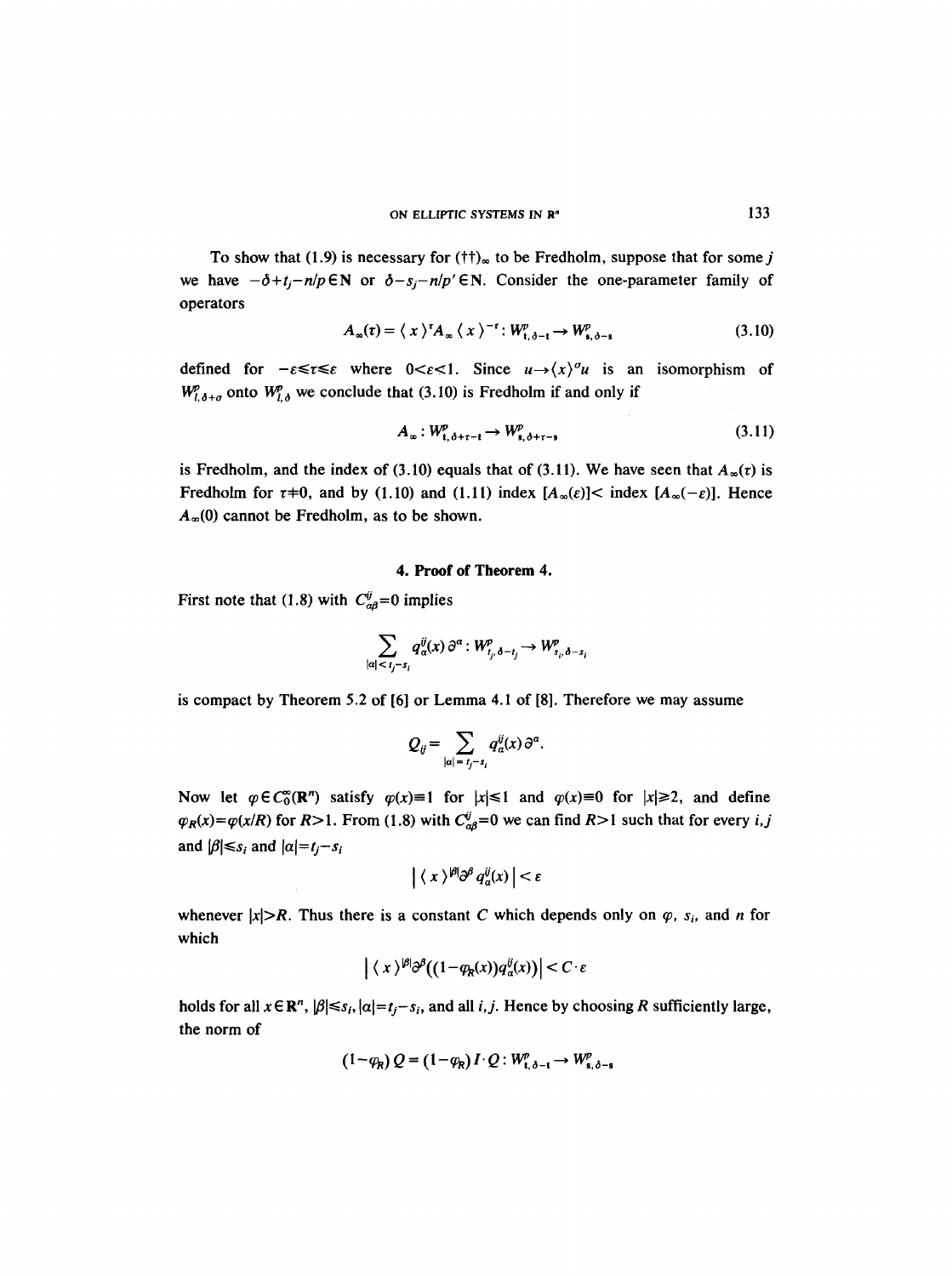may be made arbitrarily small. Therefore, if  $\delta$  satsifies (1.9) for all j, then we may choose  $R_0$  so that

$$
A'_{\infty} = A_{\infty} + (1 - \varphi_R) Q : W_{\mathfrak{t}, \delta - \mathfrak{t}}^p \to W_{\mathfrak{s}, \delta - \mathfrak{s}}^p
$$

is Fredholm whenever  $R \ge R_0$ .

In terms of à priori inequalities this means that

$$
|u|_{t} \leq C(|A'_{\infty}u|_{s} + |\pi u|_{t})
$$
\n
$$
(4.1)
$$

for  $u \in W_{t,\delta-t}^p$ , where we have abbreviated the norms in  $W_{t,\delta-t}^p$  and  $W_{s,\delta-s}^p$  by  $|\cdot|_t$  and  $|\cdot|_s$ respectively, and where  $\pi$  is a projection of  $W_{t,\delta-t}^p$  onto the kernel of  $A'_\infty$  and thus is compact. We shall apply (4.1) to  $(1-\varphi_{3R})u$  and use  $A'_\infty = A$  in the support of  $(1-\varphi_{3R})$  to conclude

$$
|(1-\varphi_{3R})u|_{t} \leq C(|A(1-\varphi_{3R})u|_{s}+|\pi(1-\varphi_{3R})u|_{t}).
$$
\n(4.2)

On the other hand, since  $\varphi_{3R}u$  has compact support, standard elliptic estimates [1] imply

$$
|\varphi_{3R} u|_{\mathbf{t}} \leq C(|A\varphi_{3R} u|_{\mathbf{s}} + |\varphi_{3R} u|_{\mathbf{0}}). \tag{4.3}
$$

Combining (4.2) and (4.3) yields

$$
|u|_{\mathbf{t}} \leq C(|A(1-\varphi_{3R})u|_{\mathbf{s}} + |A\varphi_{3R}u|_{\mathbf{s}} + |\pi(1-\varphi_{3R})u|_{\mathbf{t}} + |\varphi_{3R}u|_{\mathbf{0}})
$$
  
\n
$$
\leq C(|(1-\varphi_{3R})Au|_{\mathbf{s}} + |\varphi_{3R}Au|_{\mathbf{s}}\n+ |[A,(1-\varphi_{3R})]u|_{\mathbf{s}} + |[A,\varphi_{3R}]u|_{\mathbf{s}}\n+ |\pi(1-\varphi_{3R})u|_{\mathbf{t}} + |\varphi_{3R}u|_{\mathbf{0}})
$$
\n(4.4)

where [ , ] denotes the commutator. By Rellich's compactness theorem,  $[A,(1-\varphi_{3R})]$ ,  $[A,\varphi_{3R}]$ :  $W^p_{t,\delta-t}\rightarrow W^p_{s,\delta-s}$  and  $\varphi_{3R}:W^p_{t,\delta-t}\rightarrow W^p_{0,\delta}$  are all compact, so the à priori inequality (4.4) shows that  $A:W^p_{t,\delta-t}\to W^p_{s,\delta-s}$  has a finite dimensional nullspace and closed range, hence is "semi-Fredholm". Furthermore, we may find  $R_1$  large so that  $A_{\infty} + \varphi_R Q$  is an elliptic system which is semi-Fredholm and

$$
index (A_{\infty} + \varphi_R Q) = index (A)
$$
 (4.5)

whenever  $R \ge R_1$ , although we do not as yet know that (4.5) is finite.